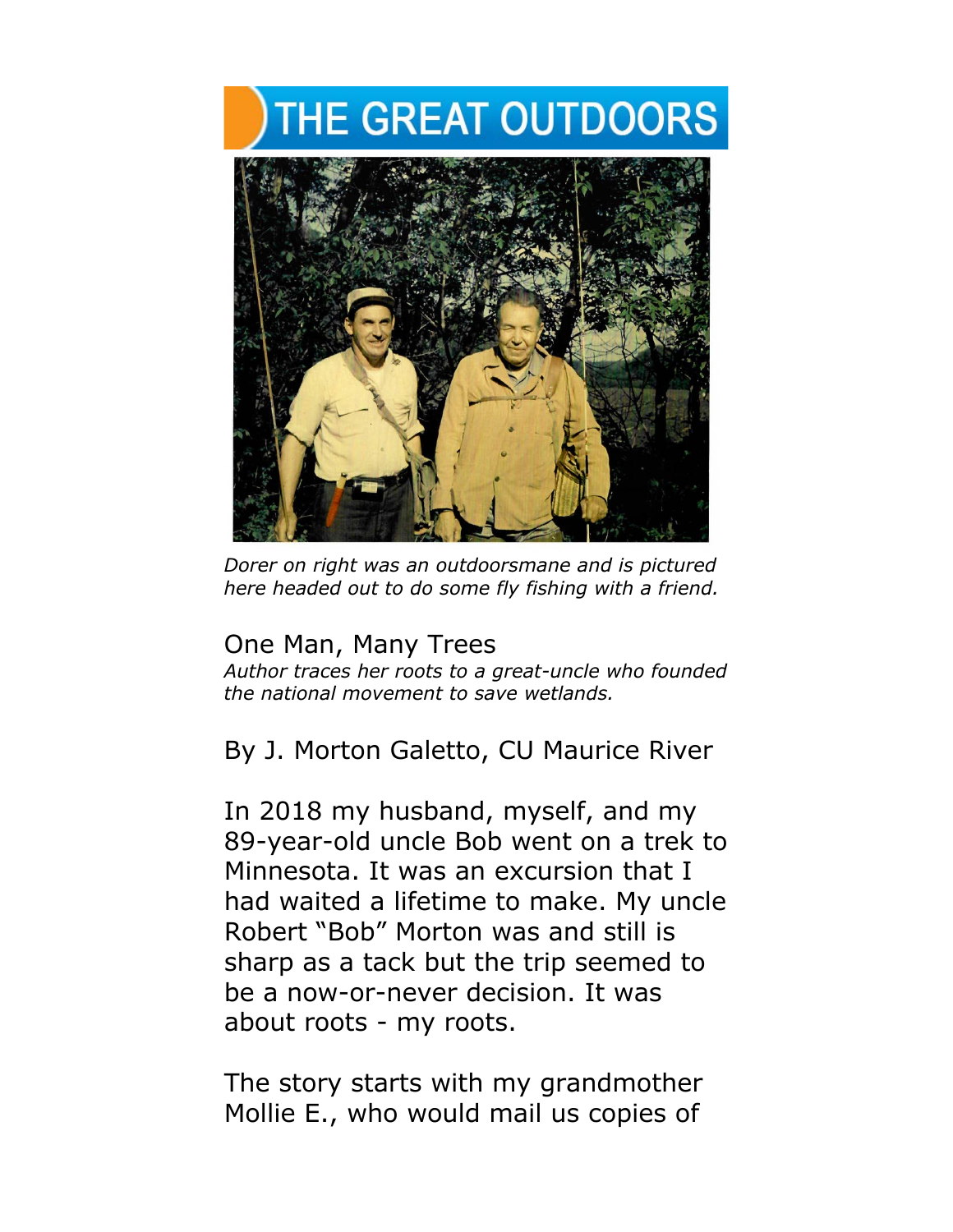The Conservation Volunteer - a publication by the Minnesota Department of Conservation (now the Minnesota Department of Natural Resources - DNR) - throughout my childhood. She would send us wetland stamps and hand-written notes about one man's efforts to restore a destroyed river valley. The man was her brother, my great-uncle Dick. By her estimation he was the greatest conservationist ever to live, and he was the founder of Saving Wetlands in the United States.



*Richard J. Dorer (right) looks over restoration plans with partners. A "Save Minnesota Wetlands," sign is displayed prominently behind the collaborators.* 

My grandmother was great at evoking hyperbole to tout the achievements of our entire family. My cousins who swam were all just on the cusp of becoming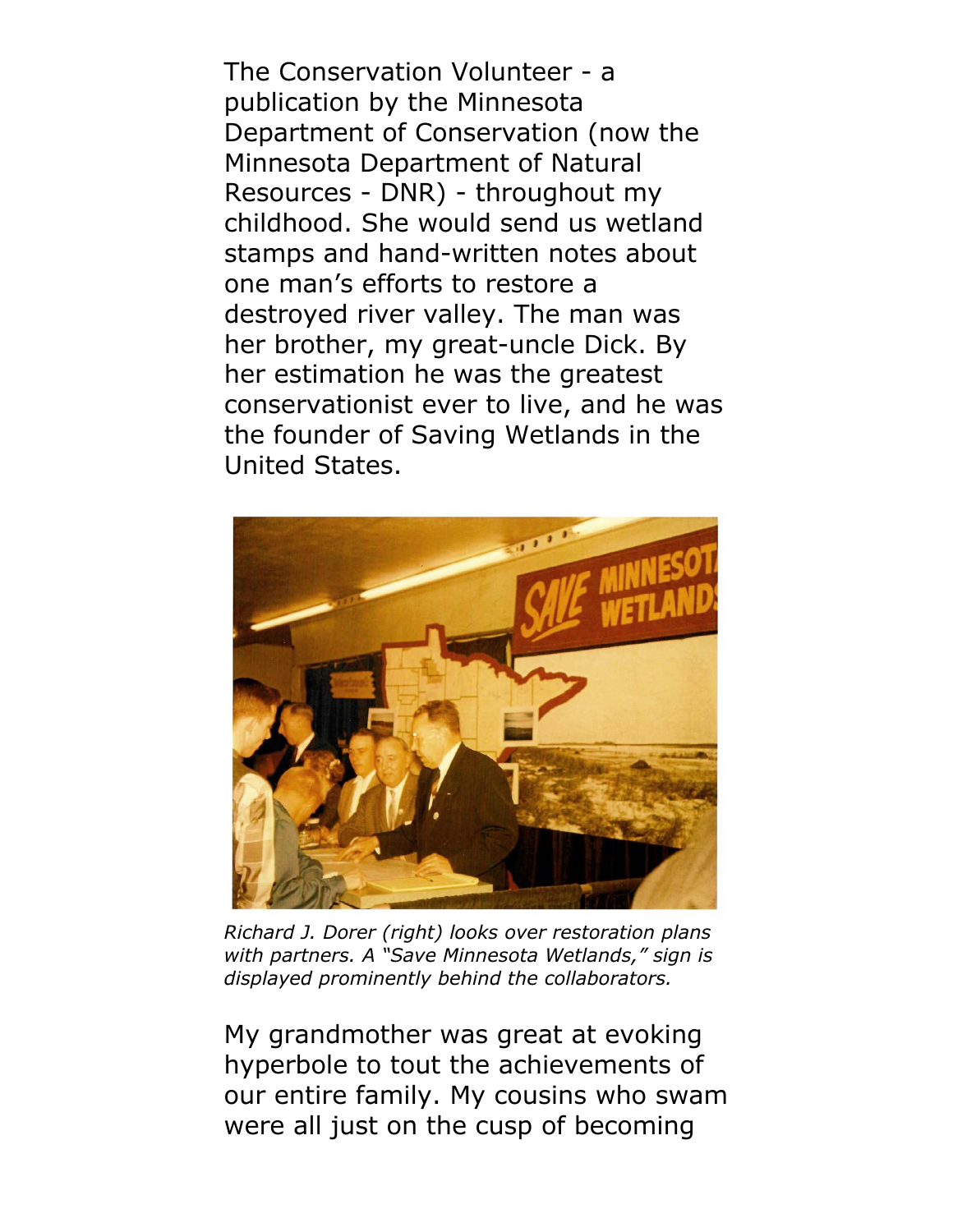Olympians and I was a great scholar. The latter was proof that she was prone to exaggerate our greatness by many magnitudes. But I admit that her dramatic stories of her brother captured my interest. And 'conservation' was one of the first multisyllable words that I learned to spell. Had you been one of my childhood tutors, or even my current proofreader, you would understand this statement to have greater import than one might assume!

In later years I worked on a State task force to draft the current wetland laws for New Jersey. That prompted me to write to the Minnesota's DNR for materials about my great-uncle Richard "Dick" Dorer. These materials recounted that he was not only the champion of wetland preservation in Minnesota but also the father of the "Save the Wetlands" program nationally. The more materials I perused about my great-uncle, the clearer it became that he was indeed a man of greatness.

When my husband, uncle, and I arrived at the Richard J. Dorer Memorial Forest, Whitewater Valley Visitor Center, the DNR staff had arranged for a tour guide, Sara Holger, a woman whose role was one of educator. I remember her to be very personable. Her park ranger cap dwarfed her stature but in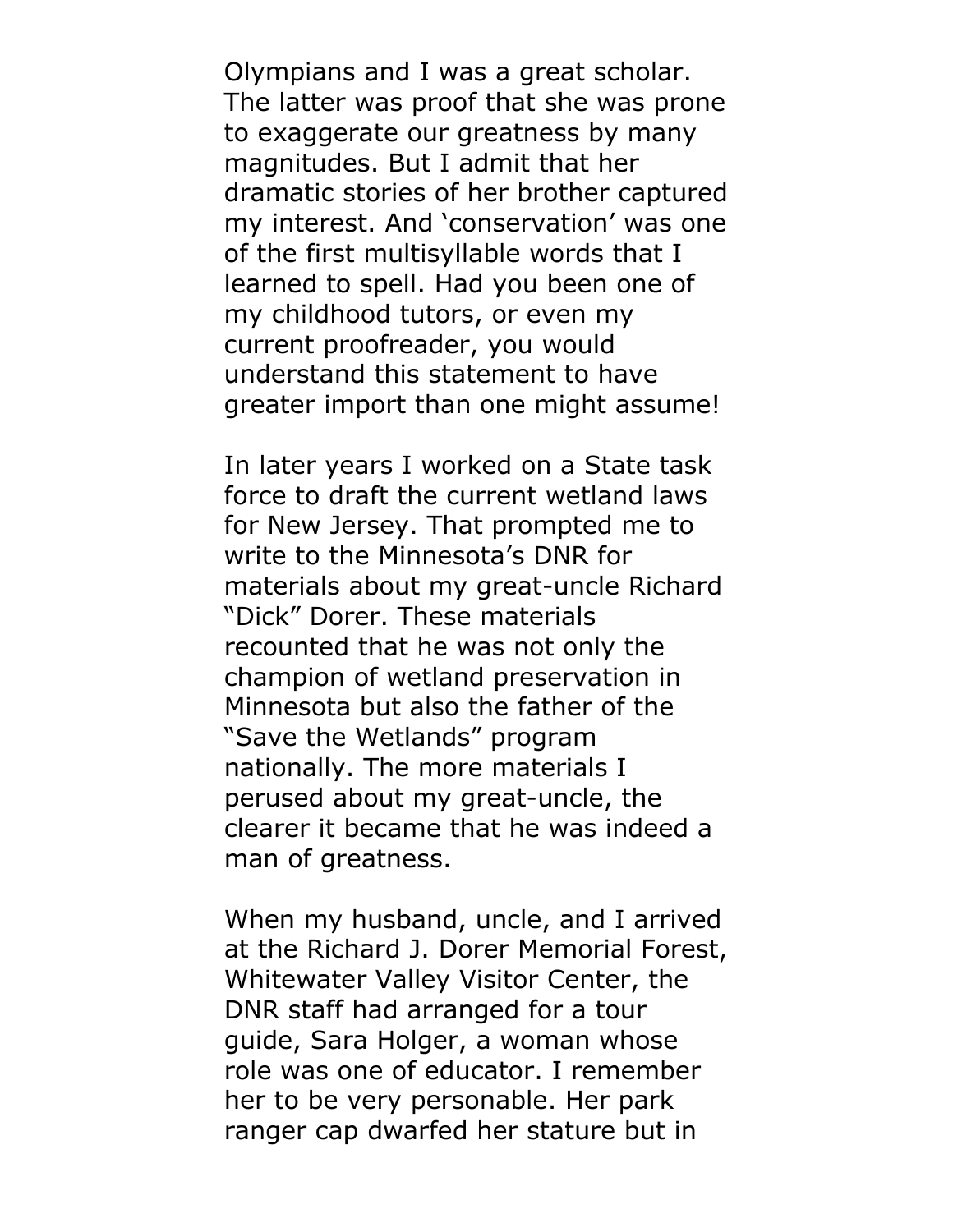no way affected her enthusiasm. She took us to the Beaver Creek Cemetery where Uncle Dick was interred. There we read a lengthy description of some of his life's accomplishments on a metal plaque that was affixed to his headstone and engraved with some highlights of his life.



*Author, left, with Sara Holger of Minnesota Department of Natural Resources, on a visit to the Richard J. Dorer Pools, wetland that Galetto's greatuncle was instrumental in restoring.*

After graduating high school in Bellaire, Ohio he went on to West Point. He was classmates with Dwight Eisenhower and was also a decorated war veteran, serving as a captain on the battlefields of France in WWI and earning a silver star, two French war crosses, *"The French Croix De Guerre,"* and a Purple Heart. He was said to be most proud of a citation for gallantry signed by General John J. Pershing.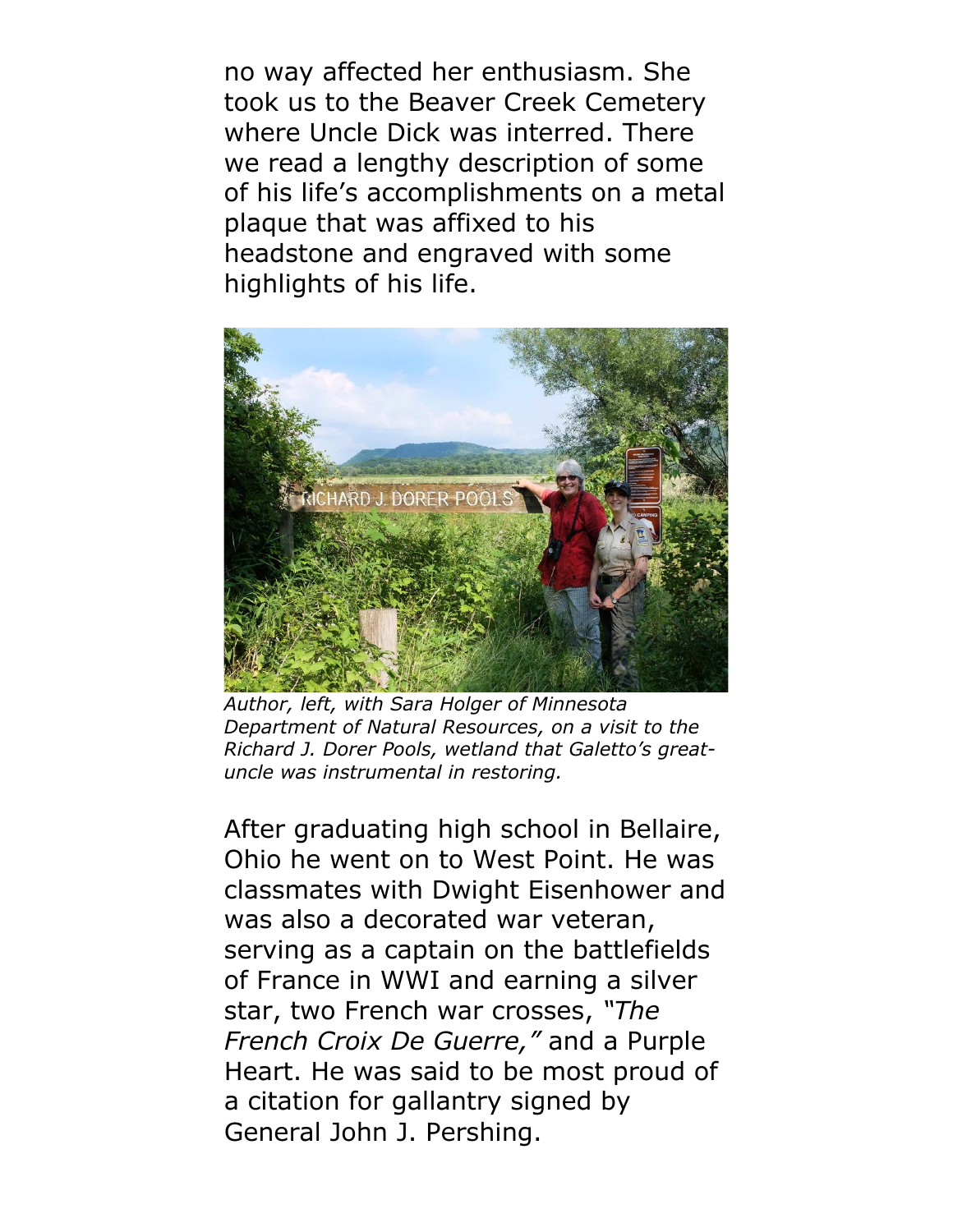For his conservation efforts he was awarded a Nash Conservation Award and the Valley Forge Foundation Medal.

The story I hope to relay is what I learned at the Valley Visitor Center about the Richard J. Dorer Memorial Hardwood Forest. In part it is the story of American settlement. At the Winona County Historical Society on the banks of the Mississippi River, not far from the forest, we received additional historical context about the destruction of America's woodlands. The Valley was once a great lumber area.

Why tell this story now? Well, we are nearing Arbor Day and in truth I'm feeling a bit nostalgic and a tad dramatic myself. Yes, it runs in the family.

My great-uncle joined the MN Department of Conservation in 1938 at the ripe age of 48. He ultimately lived until 84 and my grandmother lived to 99. They were both active until the end of their lives. In fact my octogenarian uncle legendarily took a would-be convenience store robber to his knees by holding the wrist of his gun-wielding hand until the scoundrel relinquished his the weapon. He simply said, "Son, I don't think you want to do that." Little did the young man know that this bear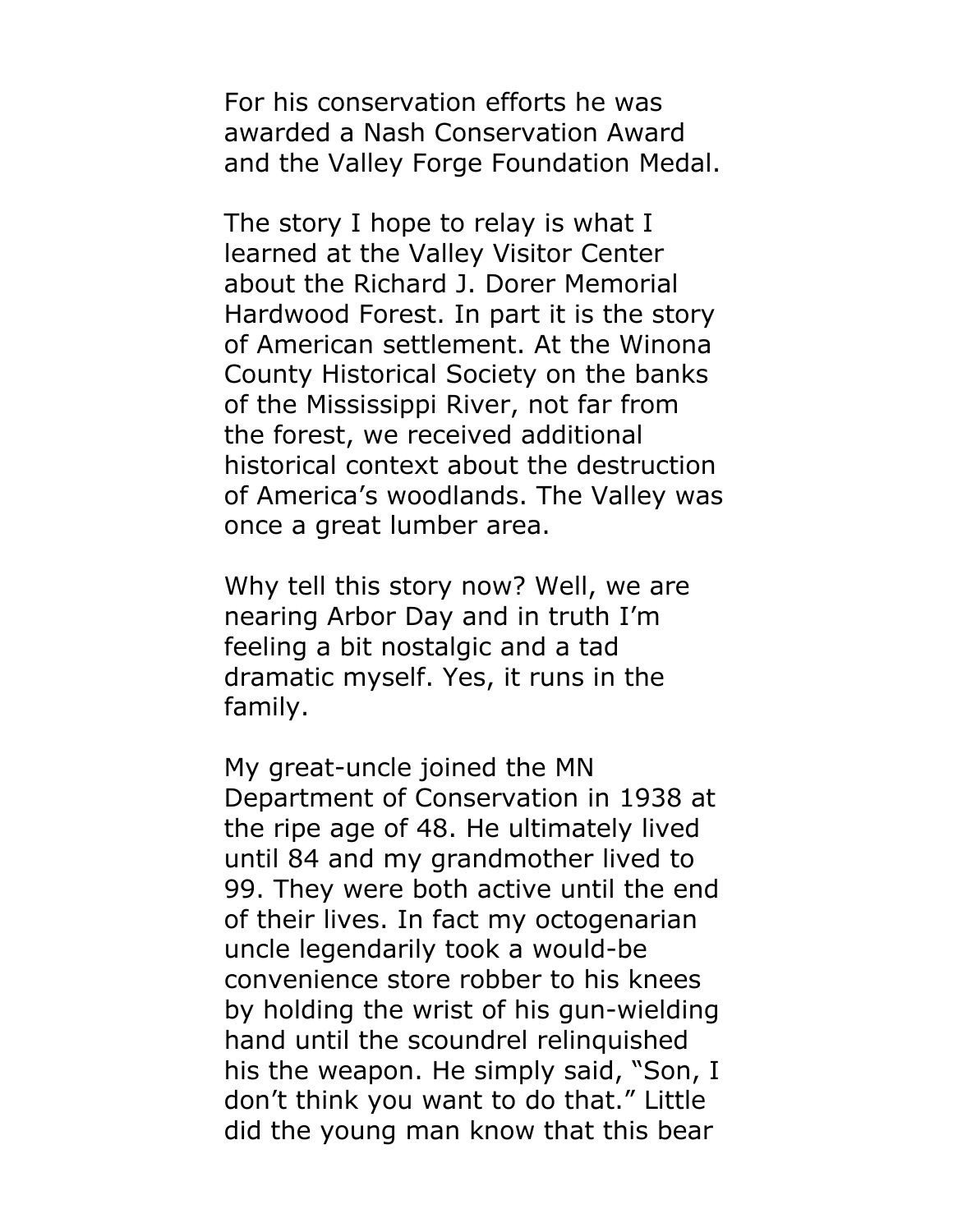of a man was a decorated veteran, who also planted thousands of trees to restore a forest. One can only imagine the crush of his huge labor-honed hands.

Like most of our nation the slopes of the Whitewater Valley were deforested for lumber, cordwood, and farming in the late 1800s. The invention of the tractor later allowed farming on steeper slopes to a greater extent than with horse and oxen. Then when crops were switched to corn from wheat, erosion intensified since corn doesn't hold soil as well.

The steepest of slopes could not be farmed but they could be grazed. Cutting and burning of vegetated slopes opened up greater areas to pasture. The overgrazing of cleared hillsides killed the remaining vegetation. The deforested slopes could only absorb a three-inch rainfall in one hour without runoff. This compounded erosion problems, allowing more water and soil to be transported downhill.

By 1900 the Whitewater Valley experienced its first land-use-related flood. In 1938 Richard Dorer arrived on the scene at the MN DNR. In that same year the town of Beaver had flooded 28 times. In fact we visited once-existing towns that were long since buried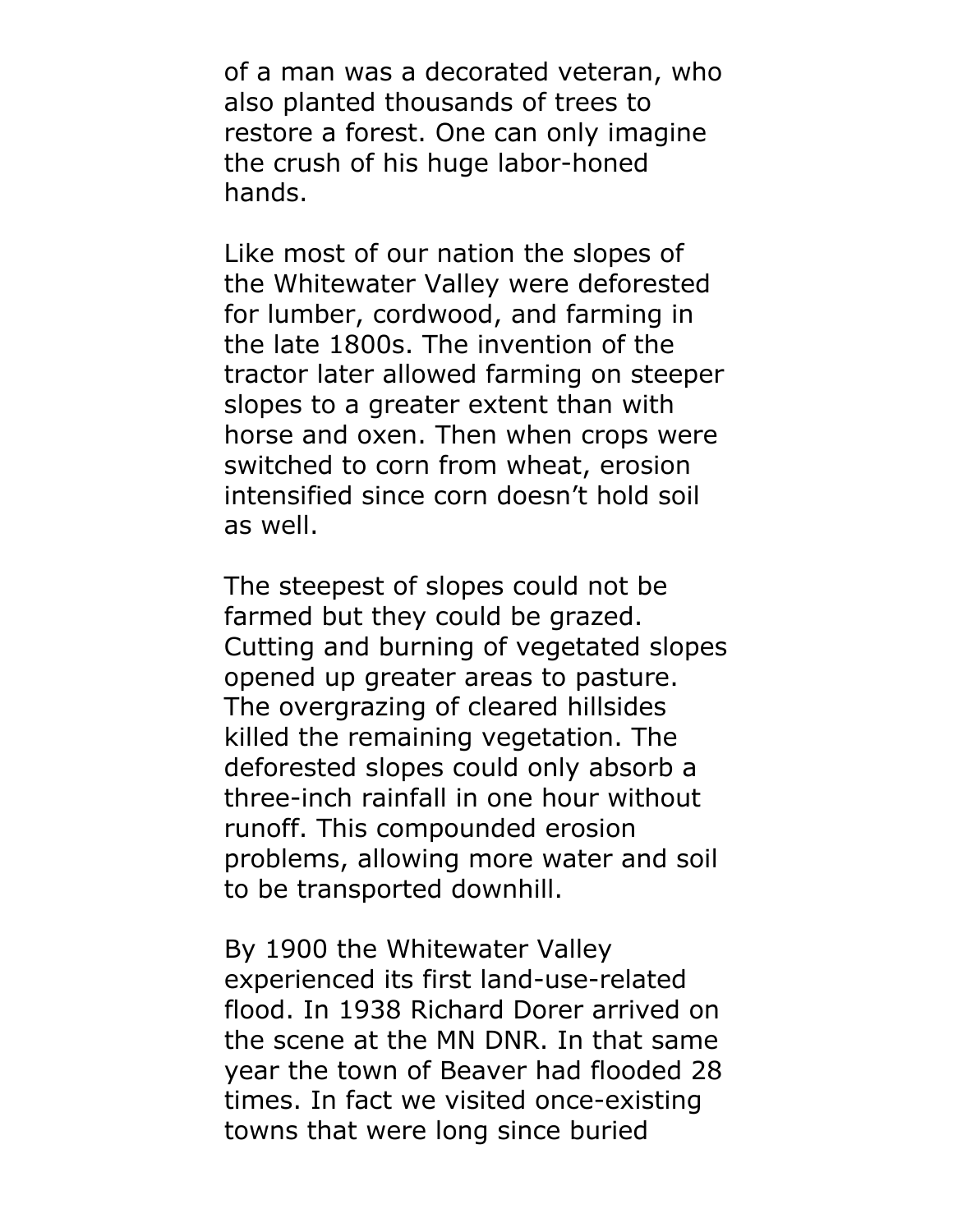under many feet of soil. One church's steeple was the only visible remnant of a vanished village.

Though many valley residents did nothing to cause the erosion and subsequent flooding, they were the most severely affected.

Uncle Dick lobbied for the use of land and water conservation funds to buy out these properties. It was during the Depression and most people were likely happy to have their destroyed properties purchased. Eventually he was key in orchestrating many organizations' expertise and will, to restore the Whitewater Valley; as a public servant this was his job, but it was also his passion. But even in retirement he forged onward. Other agencies and groups involved in the task were The US Soil Conservation Service, US Agriculture Stabilization and Conservation Service, US Civilian Conservation Corps, Whitewater Soil and Water Conservation District, Izaak Walton League, Winona County Fire Warden System, and the Works Progress Administration.

My uncle singlehandedly planted thousands of trees and seeds as did many other organizations. Some literature referred to him as a Johnny Appleseed. Streambank stabilization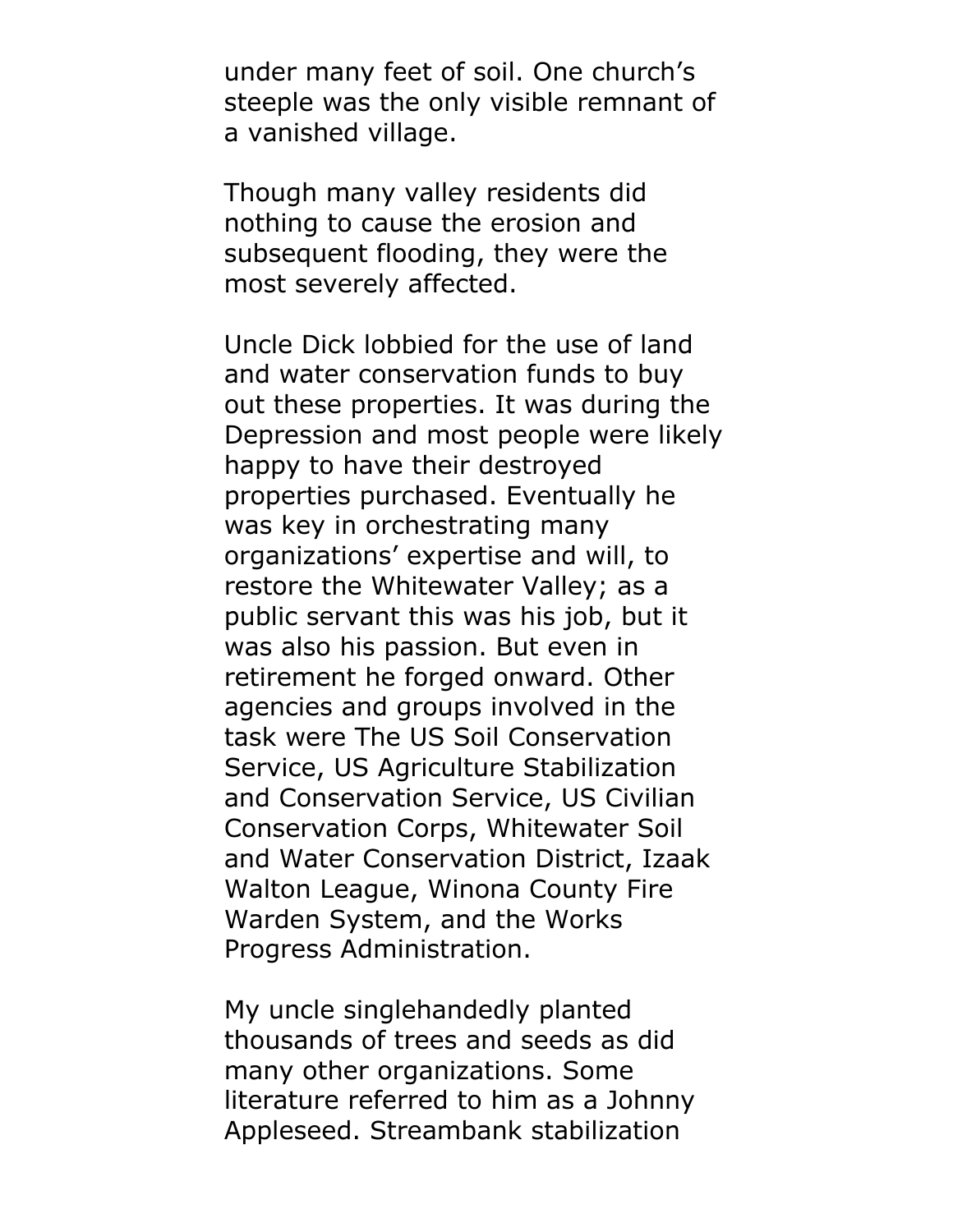was key to the success of his efforts. Areas that remained in agriculture turned to contour plowing. The lower portion of the Valley is the Dorer Pools, made up of wetlands for migrating ducks, water absorption, and flood minimization. Diversions, terraces, and ponds were built to reduce erosion and keep soils and water on upland slopes versus their rushing down into the valley. Forest management included replanting. Fencing was used to contain cattle and exclude them from woodlands and steep slopes.

No matter where conservation happens it takes a collective of people and a supportive government to make it work. And conservation has to happen again and again.



*Dorer (left) with what are assumed to be other DNR staff/collaborators.*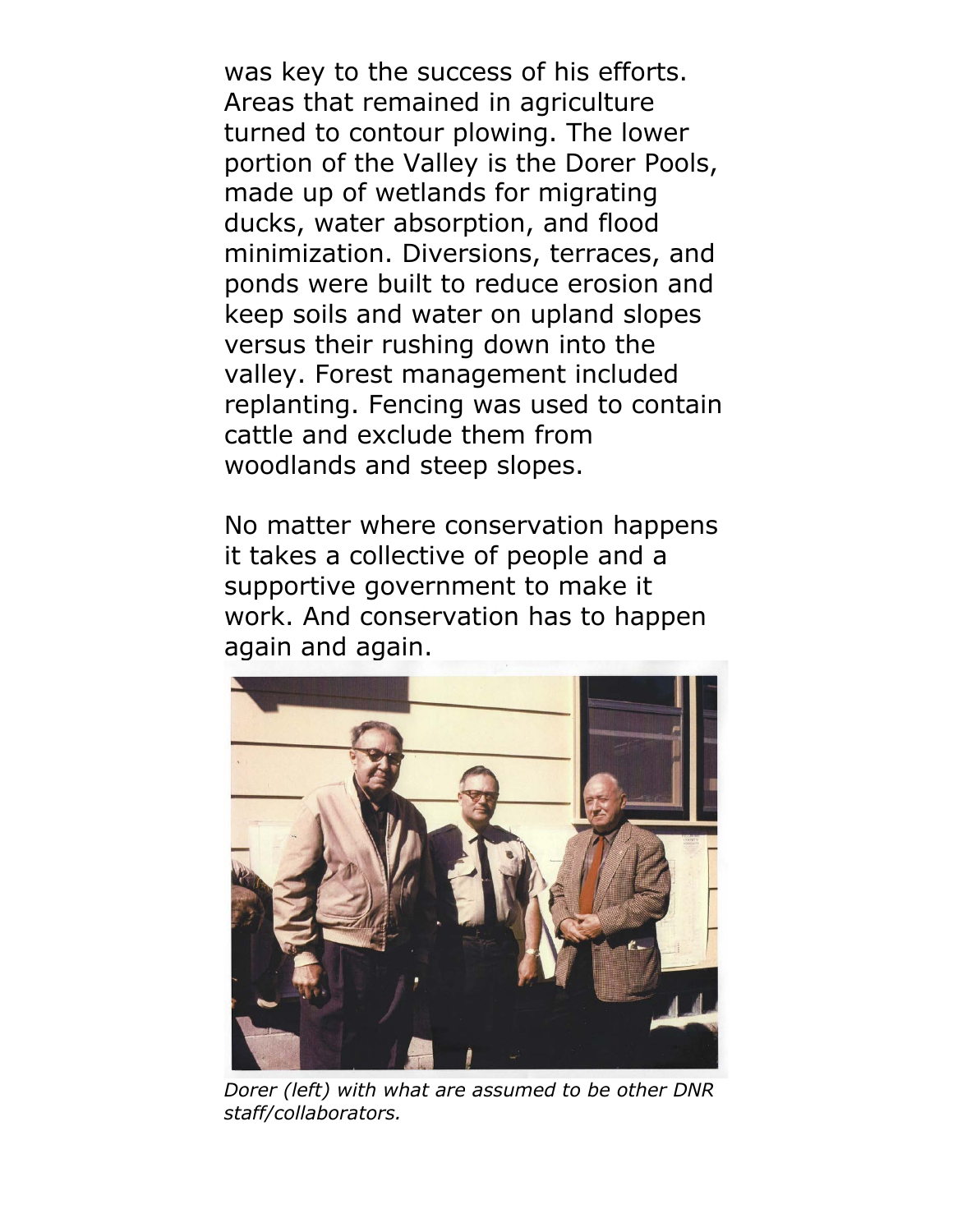Today the Richard J. Dorer Memorial Hardwood Forest is an example of how proper land and forest management can create a sustained income, recreational opportunities, watershed protection, and wildlife habitat. The forest is a blend of over one million acres of public and private lands, of which 45,000 acres are state owned. The remainder is owned by private individuals and community groups. Much like the NJ Pinelands it is governed by a land use management plan and detailed ordinances.

I have seen in my brief lifetime how people neglect to look to history as a way to avoid repeating our mistakes. People thought that WWI would prevent WWII, and that WWII would always be a reminder that genocide and atrocities should never happen again. Yet humans continue on their harmful paths.

As a veteran my uncle drew parallels between the injustices to people and those to nature; he saw these as one and the same. He was an orator, a writer, and a poet. Next week, for Arbor Day I will feature his poem that was once read at many Arbor Day celebrations around the country –"The Man Who Plants a Tree."